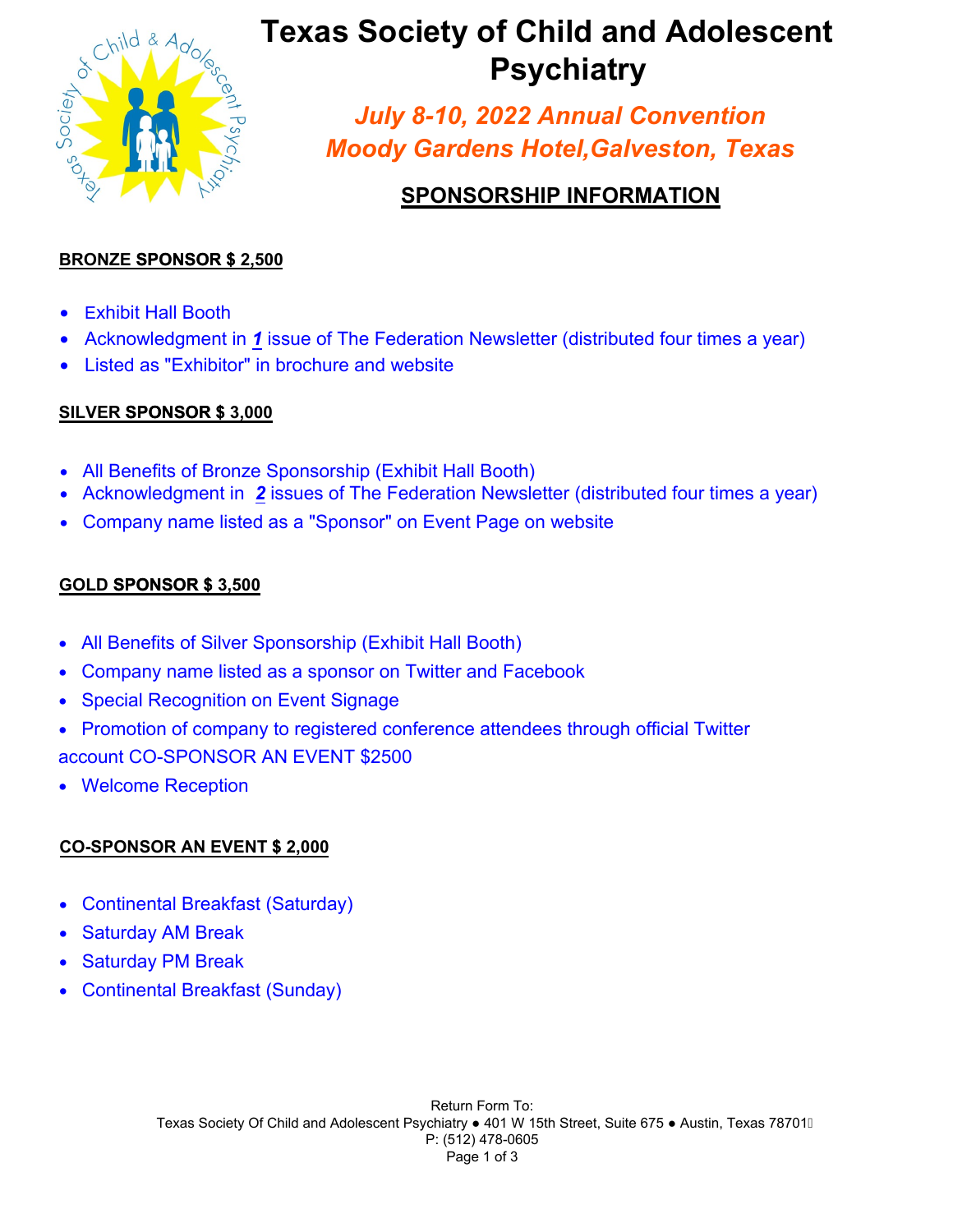

**Texas Society of Child and Adolescent Psychiatry**

## **July 8-10, 2022 Annual Convention Moody Gardens Hotel, Galveston, Texas**

## **SPONSORSHIP AGREEMENT**

We will be able to participate at the following level. (Please check your selection)

| BRONZE SPONSOR \$2,500      |  |
|-----------------------------|--|
| SILVER SPONSOR \$3,000      |  |
| GOLD SPONSOR \$3,500        |  |
| CO-SPONSOR AN EVENT \$2,000 |  |

## **Please see previous page for the sponsor level details.**

Payment, Cancellation and Liability Policy:

There are no refunds for cancellations received after June 15th, 2022. **Full payment must be received prior to the meeting.** The undersigned hereby also acknowledges receipt of and agrees to abide by the cancellation policy and the Sponsor Rules & Regulations set forth below.

|                                                           |                                       | Date: _______________                                                                                                                                                                                                                                                                                               |
|-----------------------------------------------------------|---------------------------------------|---------------------------------------------------------------------------------------------------------------------------------------------------------------------------------------------------------------------------------------------------------------------------------------------------------------------|
| <b>Payment Method:</b>                                    | <b>Credit Card</b><br>Check           |                                                                                                                                                                                                                                                                                                                     |
|                                                           | <b>Your Organization Information:</b> |                                                                                                                                                                                                                                                                                                                     |
| <b>Company Name:</b>                                      | <b>Contact Name/Title</b>             | Payment: Agreement is contingent upon receipt of<br>payment.                                                                                                                                                                                                                                                        |
| <b>Address</b>                                            |                                       | To pay by check:                                                                                                                                                                                                                                                                                                    |
| City, State, Zip:                                         |                                       | Make checks payable to TSCAP and mail to address<br>below.                                                                                                                                                                                                                                                          |
| Phone:                                                    | Fax:                                  | To pay by credit card:<br>Email TSCAPOFC@AOL.COM for a link to pay<br>through Quickbooks Online.                                                                                                                                                                                                                    |
| Email:                                                    |                                       |                                                                                                                                                                                                                                                                                                                     |
| <u> 1989 - Johann Barnett, fransk politiker (d. 1989)</u> |                                       | Who are your direct competitors/name of organization? __________________________                                                                                                                                                                                                                                    |
|                                                           |                                       | List two meeting at which your organization has exhibited in the past year: 1. _______________________________                                                                                                                                                                                                      |
|                                                           |                                       |                                                                                                                                                                                                                                                                                                                     |
|                                                           |                                       | $\frac{1}{2}$ $\frac{1}{2}$ $\frac{1}{2}$ $\frac{1}{2}$ $\frac{1}{2}$ $\frac{1}{2}$ $\frac{1}{2}$ $\frac{1}{2}$ $\frac{1}{2}$ $\frac{1}{2}$ $\frac{1}{2}$ $\frac{1}{2}$ $\frac{1}{2}$ $\frac{1}{2}$ $\frac{1}{2}$ $\frac{1}{2}$ $\frac{1}{2}$ $\frac{1}{2}$ $\frac{1}{2}$ $\frac{1}{2}$ $\frac{1}{2}$ $\frac{1}{2}$ |

Return Form To: Texas Society Of Child and Adolescent Psychiatry ● 401 W 15th Street, Suite 675 ● Austin, Texas 78701 P: (512) 478-0605 Page 2 of 3